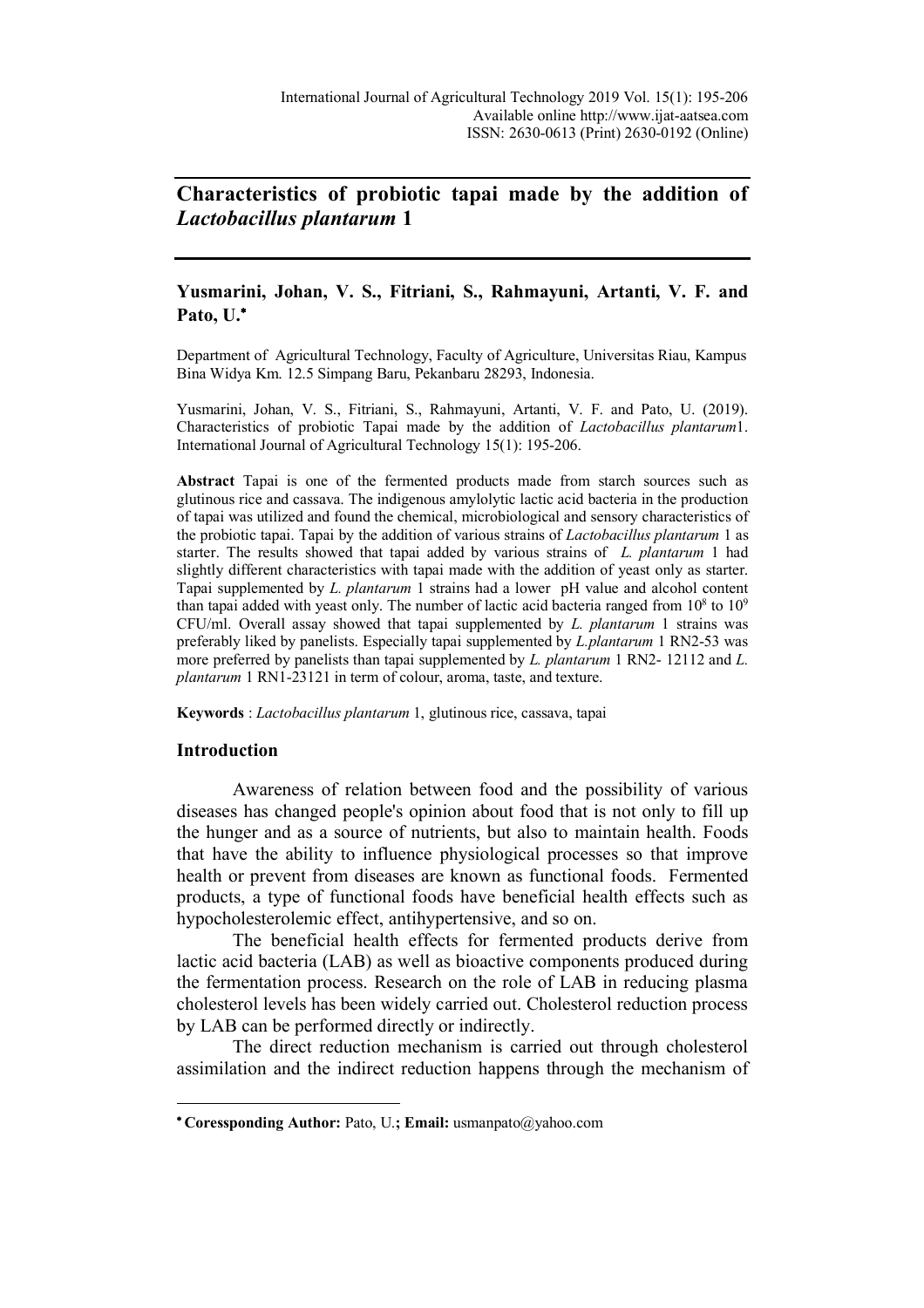bile salts deconjugation (Pereira and Gibson, 2002; Lestari *et al*., 2004; Liong and Shah, 2005). Lactic acid bacteria play an active role in the body if the LAB is able to grow properly inside our digestive system. Therefore LAB is potential probiotic to be used in producing functional food.

The use of probiotic LAB has been widely applied to various food products, both fermented and non-fermented products. However not all LAB can act as probiotic agents. Some LAB strains have the potential to be used as probiotic agents such as *Lactobacillus casei*, *Lactobacillus acidophilus, Bifidobacterium longum*, and *L. plantarum*. These bacteria are widely used in producing fermented food products. Some amylolytic LAB isolates can also be used in production of starch-based food products such as tapai. Different LAB strains will likely produce products with different characteristics. Yusmarini *et al*. (2017) reported that LAB isolated from the sago starch processing industry were dominated by *Lactobacillus plantarum* 1 strains which have amylolytic property. Yusmarini *et al*. (2016) reported that isolates of *Lactobacillus plantarum* 1 strains were resistant to low pH up to 2.5 and were resistant to bile salts (oxgall) as well as inhibited the growth of *Staphylococcus aureus* FNCC 158 and *Escherichia coli* FNCC 195. Utilization of LAB and various raw materials in the making of tapai, have been done by several researchers such as the use of probiotic *Lactobacillus acidophilus* SNP-2 and sticky rice to make tapai and brem (Purwandhani *et al*., 2008) and lotus seeds to make tapai (Khairina *et al*., 2008). Khasanah and Wikandari (2014) used *L. plantarum* B1765 isolated from bekasam to make tapai. Study on the benefits of amylolytic *Lactobacillus plantarum* 1 strains isolated from sago starch processing industry in the making of tapai probiotics is necessary to conduct. The research aimed to study the potential of *Lactobacillus plantarum* 1 isolates combined with yeast in the making of tapai probiotic and to evaluate the characteristics of the tapai produced.

## **Materials and methods**

#### *Materials*

The study used *Lactobacillus plantarum* 1 RN2-53, *L. plantarum* 1 RN1-23121, and *L. plantarum* 1 RN2-12112 isolated from the sago starch processing industry. The raw material, medium and chemicals used were glutinous rice, cassava MRS broth and agar (Merck), NaCl (Merck), NaOH (Merck), alcohol, distilled water, and phenolphthalein indicators.

## *Preparation of glutinous rice tapai*

Glutinous rice as much as 0.5 kg were cleaned and then cooked. Cooked sticky rice then cooled in a container that has been coated with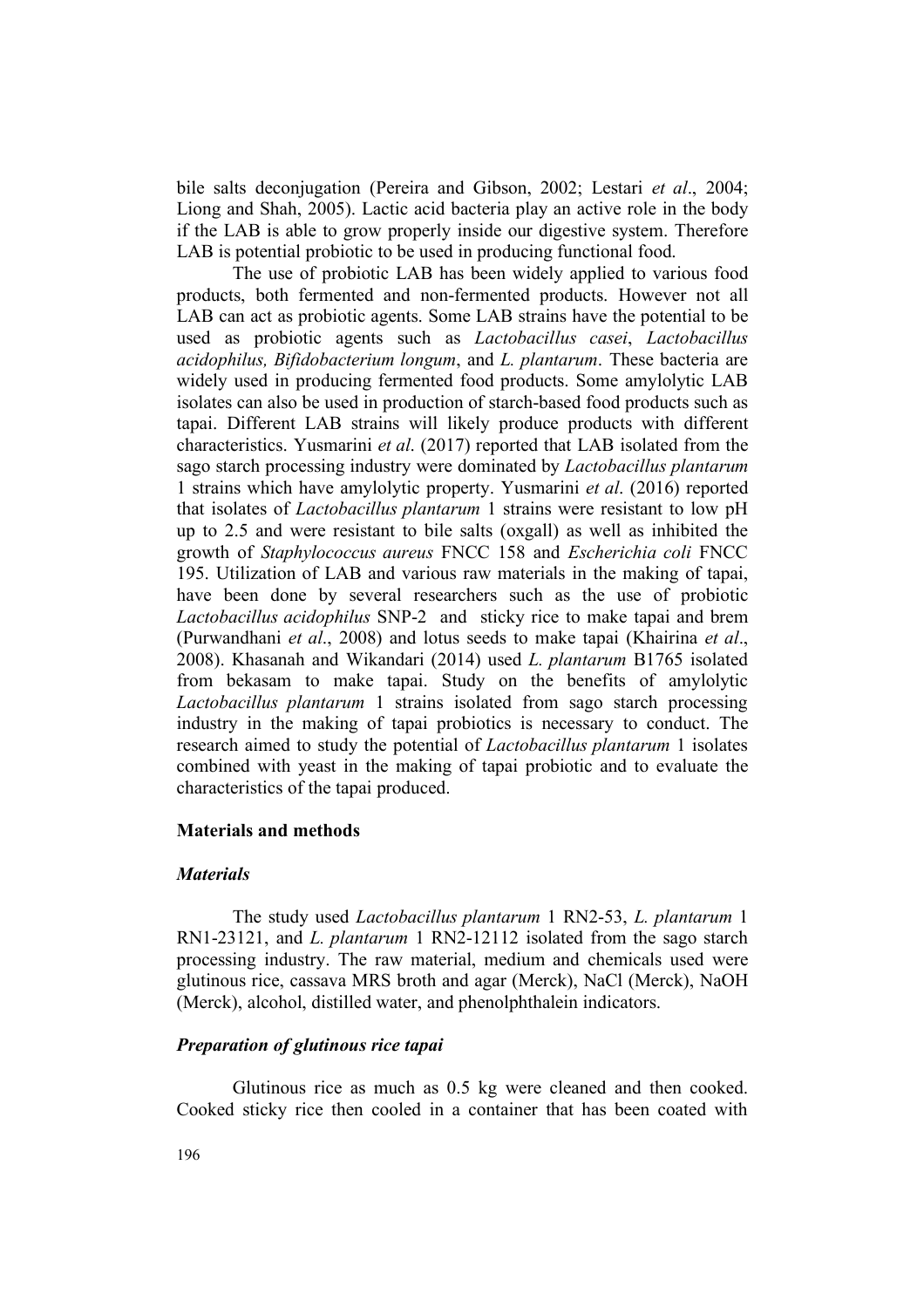banana leaves and sprinkled with yeast as much as 1% (w/w) and added with *L. plantarum* 1 strains as much as 1% and spread evenly on the sticky rice, then closed the container tightly. Glutinous rice that has been inoculated with yeast and *L. plantarum* 1 was incubated for 2 days at room temperature  $(\pm 30^{\circ} \text{C})$ .

## *Preparation of cassava tapai*

Cassava 0.5 kg were cleaned, cut and washed, then steamed halfcooked. Cassava which had been cooked then cooled in a container that has been coated with banana leaves and sprinkled with yeast as much as 1% (w/w) and added with *L. plantarum* 1 strains as much as 1% and spread evenly on the cassava, then the container was closed tightly. Cassava inoculated with yeast and *L. plantarum* 1 strains was incubated for 2 days at room temperature  $(\pm 30^{\circ} \text{C})$ .

#### *Parameters of probiotic tapai*

Parameters were observed as pH value, total lactic acid, alcohol level, total LAB, total yeast and sensory properties. The pH value was measured using pH meters, protein, ash, total solids, moisture and fat content were analyzed according to Sudarmadji *et al*. (1997), the total lactic acid was carried out by alkalimetric titration using 0.1 N NaOH, and the total BAL was calculated according to Fardiaz (1992).

#### *Data analysis*

The data obtained were analyzed by analysis of variance (ANOVA). If the test results show that F count was greater than or equal to F table then further testing is done using Duncan New Multiple Range Test (DNMRT) at the level of 5% to determine the differences in each treatment.

#### **Results**

#### *pH value*

The pH value is one of the main parameters in the process of making tapai. The average pH value is shown in Figure 1. The pH value ranged from 3.3 to 3.85 for sticky rice tapai and 4.0 to 4.6 for cassava tapai. In general, pH value of cassava tapai was higher than glutinous rice tapai.

#### *Total lactic acid*

The total lactic acid was inversed proportional to the pH value. The higher the total lactic acid was the lower the pH value. Total lactic acid in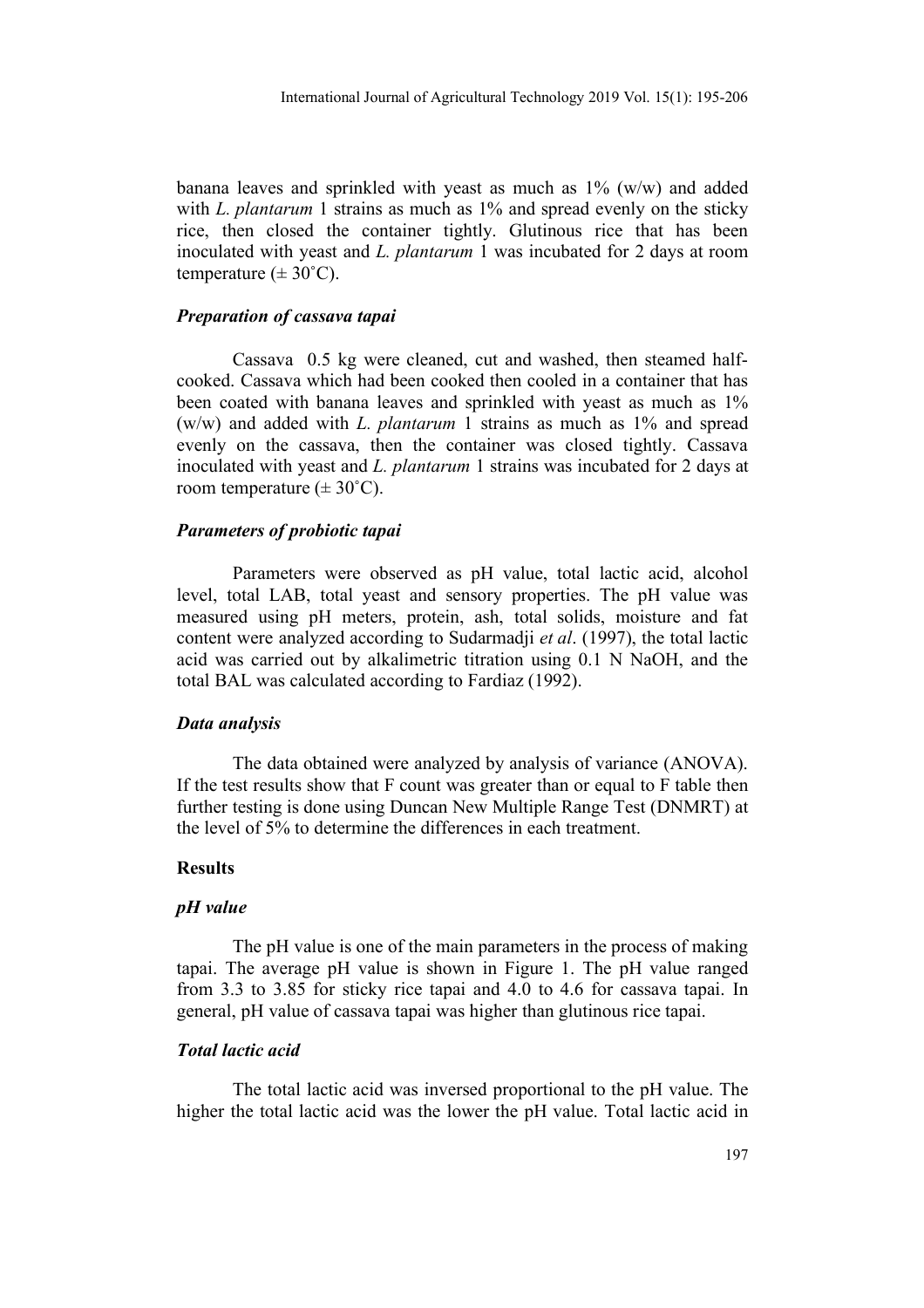tapai is presented in Figure 2. Figure 2 showed that the lowest total lactic acid in tapai made by the adding yeast only and without the addition of *Lactobacillus plantarum* 1.



**Figure 1.** pH value of tapai , The numbers followed by different lowercase letters indicate significant difference at the 5% level



**Figure 2.** Total lactic acid of tapai, The numbers followed by different lowercase letters indicate significant difference at the 5% level

## *Total lactic acid bacteria*

Total lactic acid bacteria in tapai were calculated after incubation for 48 hours as shown in Table 1. Data in Table 1 showed that the total LAB increased with the addition of *Lactobacillus plantarum* 1.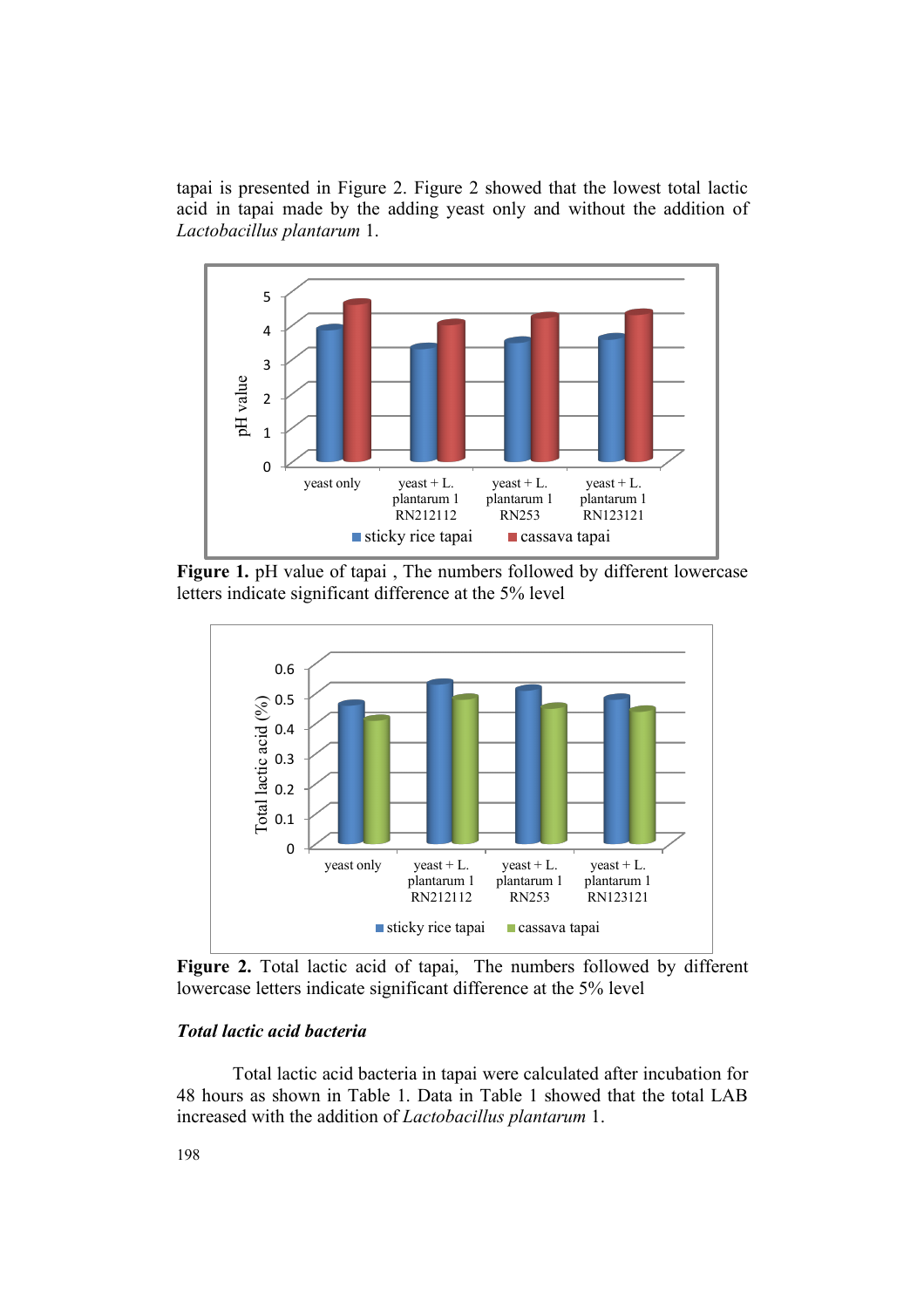|                                 | Total LAB (CFU/ml) |                    |  |  |
|---------------------------------|--------------------|--------------------|--|--|
| Treatment                       | sticky rice tapai  | cassava tapai      |  |  |
| Yeast only                      | $3,98 \times 10^7$ | $2,45 \times 10^7$ |  |  |
| Yeast + L. plantarum 1 RN212112 | $2,45 \times 10^9$ | $4,50 \times 10^8$ |  |  |
| Yeast + L. plantarum 1 RN253    | 5,95 x $10^8$      | $3,63 \times 10^8$ |  |  |
| Yeast + L. plantarum 1 RN123121 | $3,75 \times 10^8$ | $3,38 \times 10^8$ |  |  |

| Table 1. Total lactic acid bacteria in tapai |  |  |  |  |
|----------------------------------------------|--|--|--|--|

## *Alcohol level*

The fermentation process of glutinous rice and cassava into tapai produced acid and alcohol as the result. The average alcohol content in tapai is presented in Figure 3. The data in Figure 3 showed that the tapai made with the addition of yeast only produced more alcohol when compared to the tapai made by the mixture of yeast and *Lactobacillus plantarum* 1.



**Figure 3.** Alcohol content of tapai, The numbers followed by different lowercase letters indicate significant difference at the 5% level

# *Total yeast*

Total yeast in tapai were calculated after incubation for 48 hours as shown in Table 2. The data in Table 2 showed that the highest total yeast was found in tapai that was added yeast only as starter.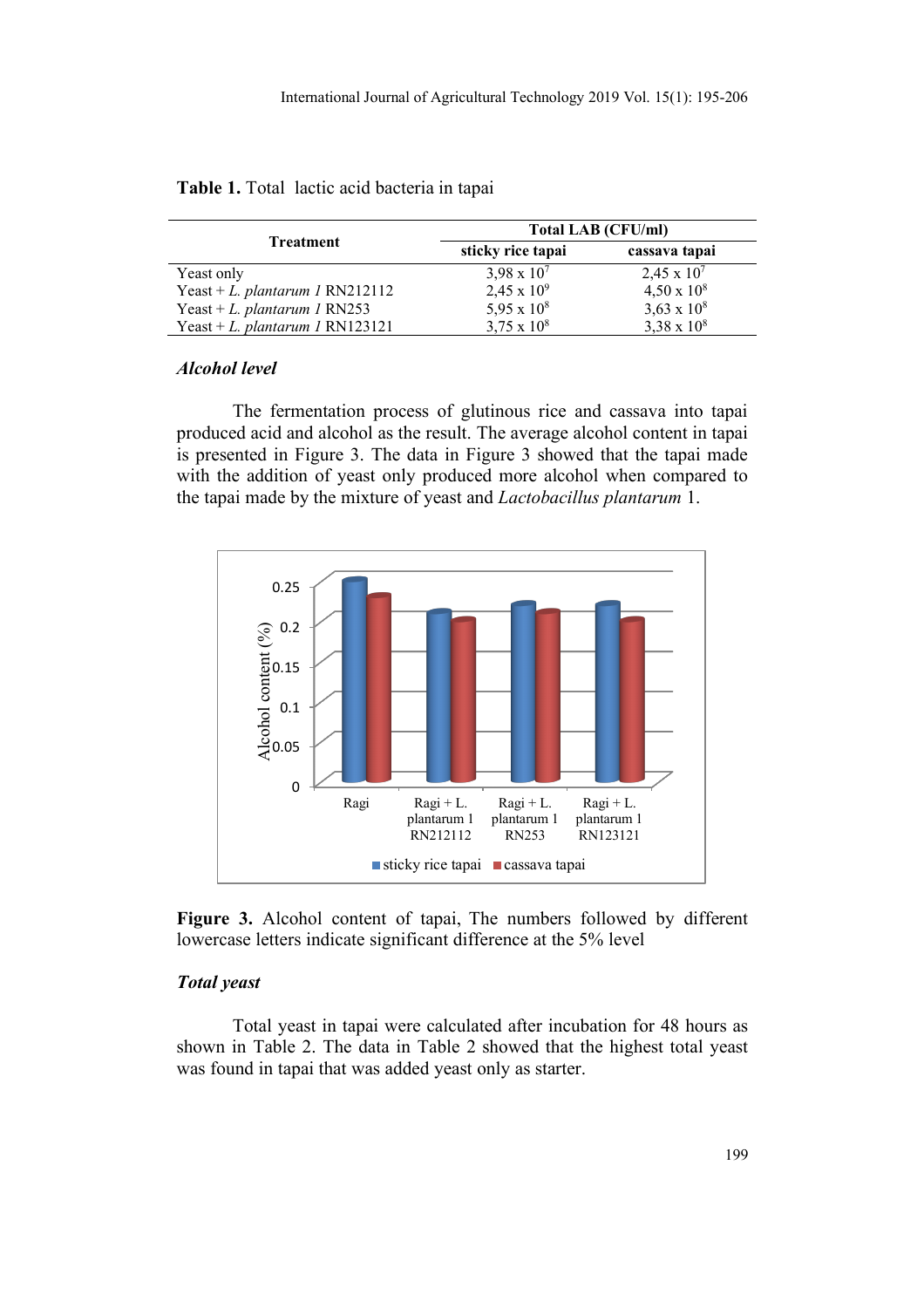| Table 2. Total yeast of tapai |  |  |
|-------------------------------|--|--|
|                               |  |  |

| <b>Treatment</b>                | Total yeast (CFU/g)  |                      |  |  |
|---------------------------------|----------------------|----------------------|--|--|
|                                 | sticky rice tapai    | Cassava tapai        |  |  |
| Yeast only                      | $9,43 \times 10^8$   | $1,16 \times 10^{9}$ |  |  |
| Yeast + L. plantarum 1 RN212112 | $2,98 \times 10^7$   | 5,68 x $10^{7}$      |  |  |
| Yeast + L. plantarum 1 RN253    | $3,80 \times 10^{7}$ | $6,23 \times 10^7$   |  |  |
| Yeast + L. plantarum 1 RN123121 | $4,70 \times 10^{7}$ | $6,83 \times 10^7$   |  |  |

#### *Sensory properties*

Sensory testing is needed to determine the tapai characteristics that produced and determined the level of panelist's preference for the product. The results of the hedonic assessment (colour, aroma, texture, and taste) of tapai are presented in Figure 4.



**Figure 4.** Hedonic assessment of tapai, Information : hedonic score 1 (very) dislike); 2 (dislike); 3 (rather like); 4 (likes); 5 (really like)

Based on the data in Figure 4, the panelists were preferred the tapai of cassava and glutinous rice added with *L. plantarum* 1 strains compared to tapai made by the addition of yeast only, both in terms of color, aroma, texture, and taste. The descriptive assessment of tapai is presented in Figure 5. Tapai made with the addition of *L. plantarum* 1 isolates had a yellowish white color while tapai made with the addition of yeast alone was white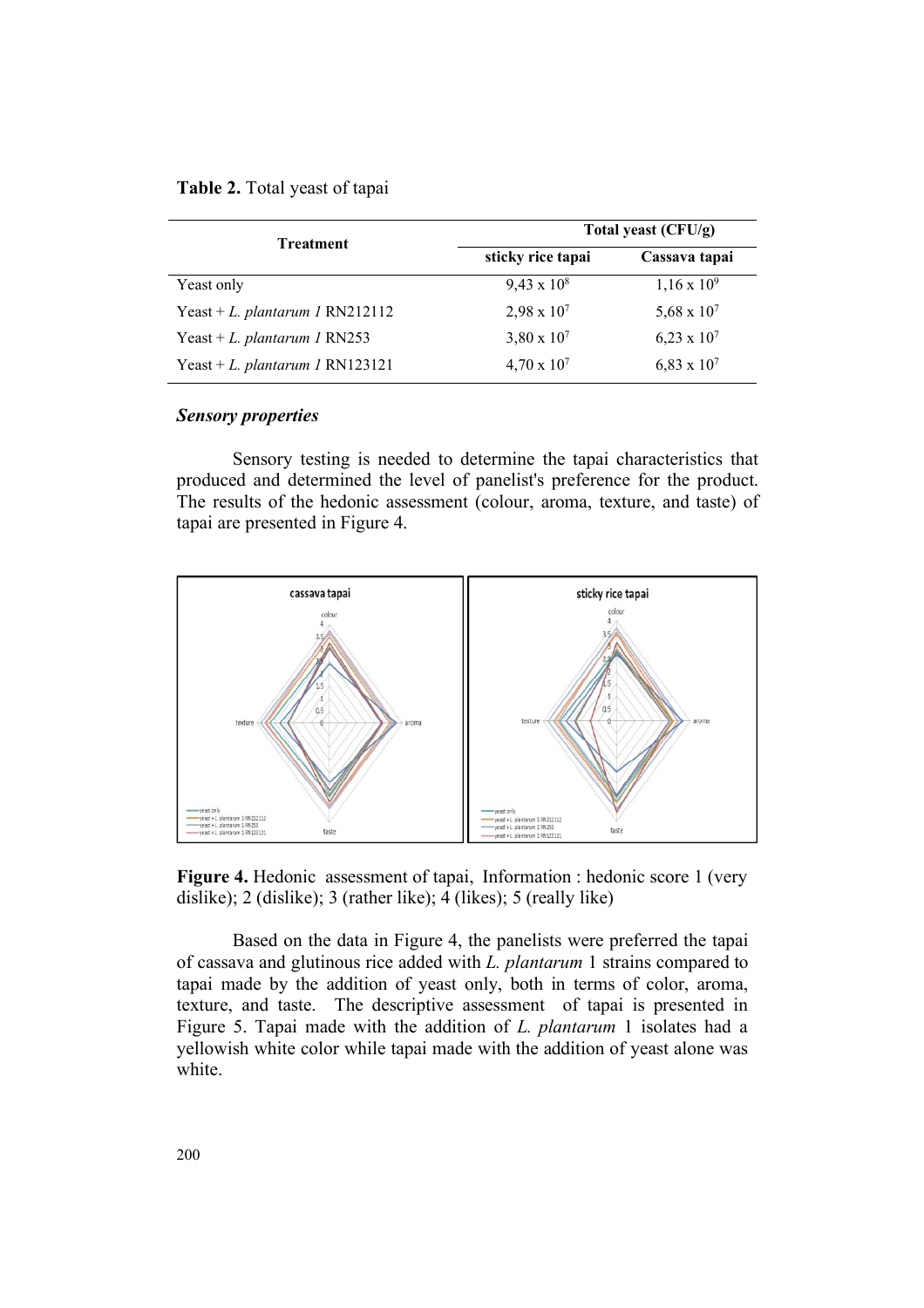

**Figure 5.** Descriptive assessment of tapai, Colour score: 1 (very white); 2 (white); 3 (yellowish white); 4 (yellow); 5 (very yellow); Aroma score: 1 (very flavorful); 2 (sour smell); 3 (smells of acid and alcohol); 4 (flavored alcohol); 5 (very alcoholic); Taste score: 1 (very sweet taste); 2 (sweet taste); 3 (sweet and sour taste); 4 (sour taste); (very sour); Texture score: 1 (very soft);  $2$  (soft);  $3$  (soft little hard);  $4$  (hard);  $5$  (very hard)

## **Discussion**

Tapai is usually made by using starter containing yeast only. In this study, tapai was made by using yeast with or without addition of *L. plantarum* 1. In general, pH value of cassava tapai was higher than glutinous rice tapai. This is in line with the finding of Gultom (2017) who stated that the pH value of cassava tapai was 4.93 - 5.12 while glutinous rice tapai was 4.01 - 4.04. The data in Figure 1 show that the pH value of tapai was lower for treatment of the addition of *L. plantarum* 1 isolates for both glutinous rice tapai and cassava tapai. It showed that *L. plantarum* 1 could grow well on the substrate in the form of glutinous rice and cassava. *L. plantarum* 1 strains were amylolytic LAB isolated from the sago starch processing industry and during the fermentation process the LAB isolate together with yeast fermented the carbohydrates found in glutinous rice and cassava. The fermentation process produced organic acids which cause a decrease in pH value. The addition of *L. plantarum* 1 significantly decreased the pH compared to treatment that only used yeast. Furthermore, tapai in addition to *L. plantarum* 1 RN2- 12112 had the lowest pH value. It is suspected that *L. plantarum* 1 RN2 12112 was more effective in breaking down carbohydrates into organic acids compared to other *L. plantarum* 1 isolates. Yusmarini *et al.* (2017) stated that *L. plantarum* 1 RN2-12112 had greater amylolytic activity compared to isolates RN2-53 and RN1-23121. Amylolytic activity is closely related to the fermentation process of starchrich food products such as cassava and glutinous rice. The results of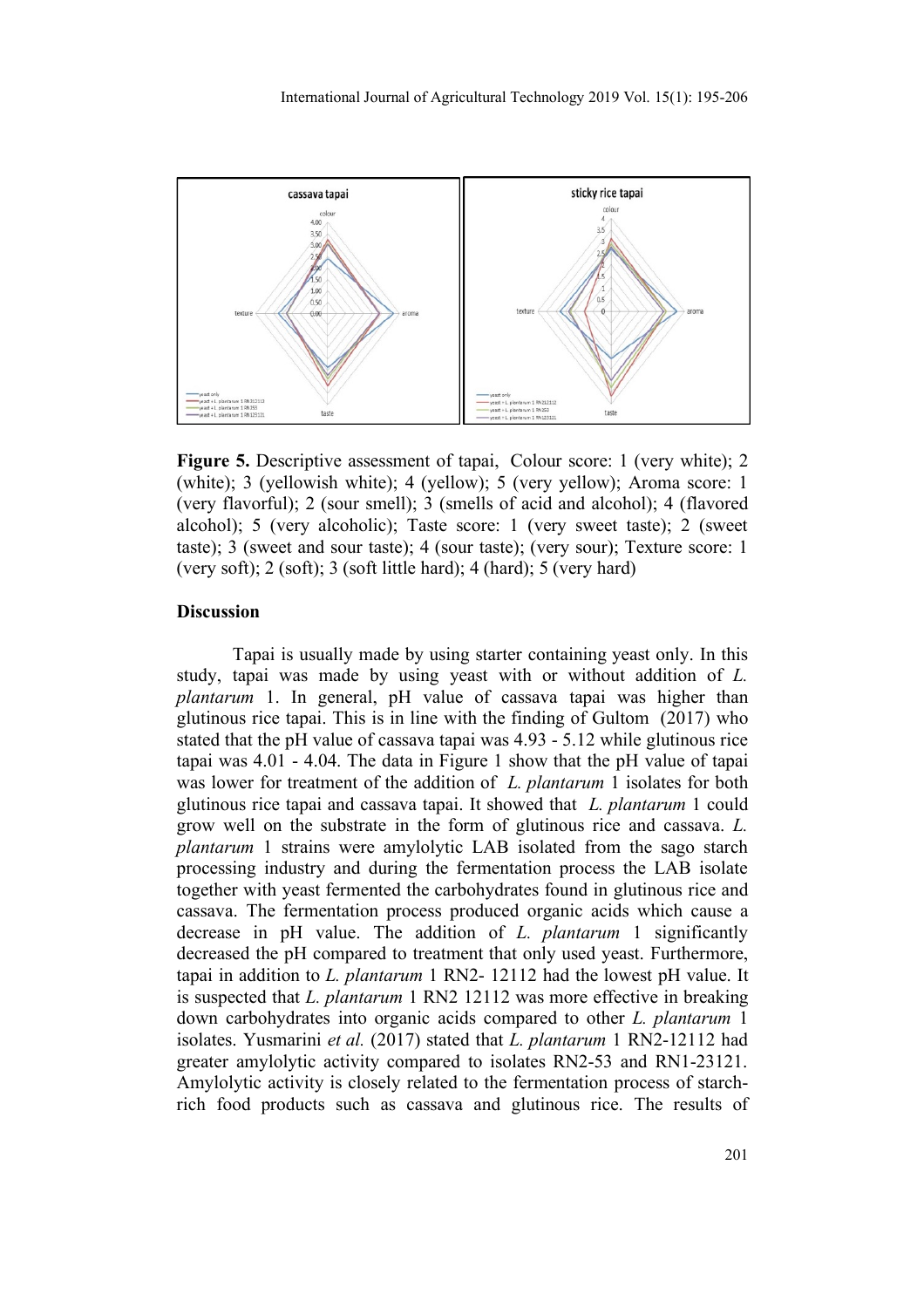research by Khasanah and Wikandari (2014) stated that the pH value of tapai cassava made with the addition of *L. plantarum* B1765 was lower than tapai which was only made with the addition of yeast. The range of pH values of glutinous rice and cassava of 3.3-4.6 were not much different from the tapai of lotus seeds reported by Khairina *et al.* (2008) of 3.88-4.39, but much lower compared to cassava tapai reported by Asnawi *et al.* (2013) of 5.69. Khairina *et al.* (2008) also added *L. acidophilus* SNP-2 in making tapai while Asnawi *et al.* (2013) only used yeast. This proves that the addition of LAB isolates has an impact on the low pH value of tapai. The lowest total lactic acid in tapai made by the adding yeast only and without the addition of *L. plantarum* 1. The addition of LAB isolates significantly increased the amount of organic acids produced and along with this increased the total lactic acid. In line with the measurement of the pH value, the tapai added with Lactobacillus plantarum 1 RN2-12112 produced the highest total lactic acid and the lowest pH. This proved that LAB isolates which have high amylolytic activity were able to ferment more starch and produce more organic acids, especially lactic acid. Reddy *et al.* (2008) stated that several strains of Lactobacillus spp. that produce extracellular amylase will ferment the starch directly into lactic acid. During fermentation, amylolytic LAB would combine two processes, namely enzymatic hydrolysis of carbohydrate substrate (starch) as well as fermentation which utilizes sugar to produce lactic acid. The pH value and the amount of lactic acid were very correlated to the number of total LAB in tapai. Total LAB increased with the addition of *L. plantarum* 1. *L. plantarum* 1 strains were amylolytic isolates and able to utilize carbohydrate sources, especially starch found in glutinous rice and cassava to grow and multiply. This fact is evidenced by the large number of LAB in tapai added with *L. plantarum* 1. The total LAB is directly proportional to the total lactic acid. The more number of LAB, the higher amount of titrated acid was recorded. The amount of LAB in tapai was still within the limits of probiotic food requirements, which was a minimum of  $10<sup>7</sup>$  CFU/g. The research results of Khairina *et al*. (2008) showed that the number of LAB on the second day of fermentation was 106 CFU/g using *L. acidophilus* SNP-2 in the manufacture of tapai from lotus seeds. Similar result study was also reported by Khasanah and Wikandari (2104) who stated that the total LAB on the second day of incubation was about  $10^6$  CFU/g. The results of the present study using *L. plantarum* 1 isolates contained a higher number of LAB on the same incubation day which was  $10^8$  CFU/g. This probably due to the different characteristics of LAB isolates and *L. plantarum* 1 strains used in this study were amylolytic so they were able to utilize starch to grow and multiply.

Tapai made with the addition of yeast only produced more alcohol compared to the tapai made by the mixture of yeast and *Lactobacillus plantarum* 1. During the fermentation process yeast converted sugar to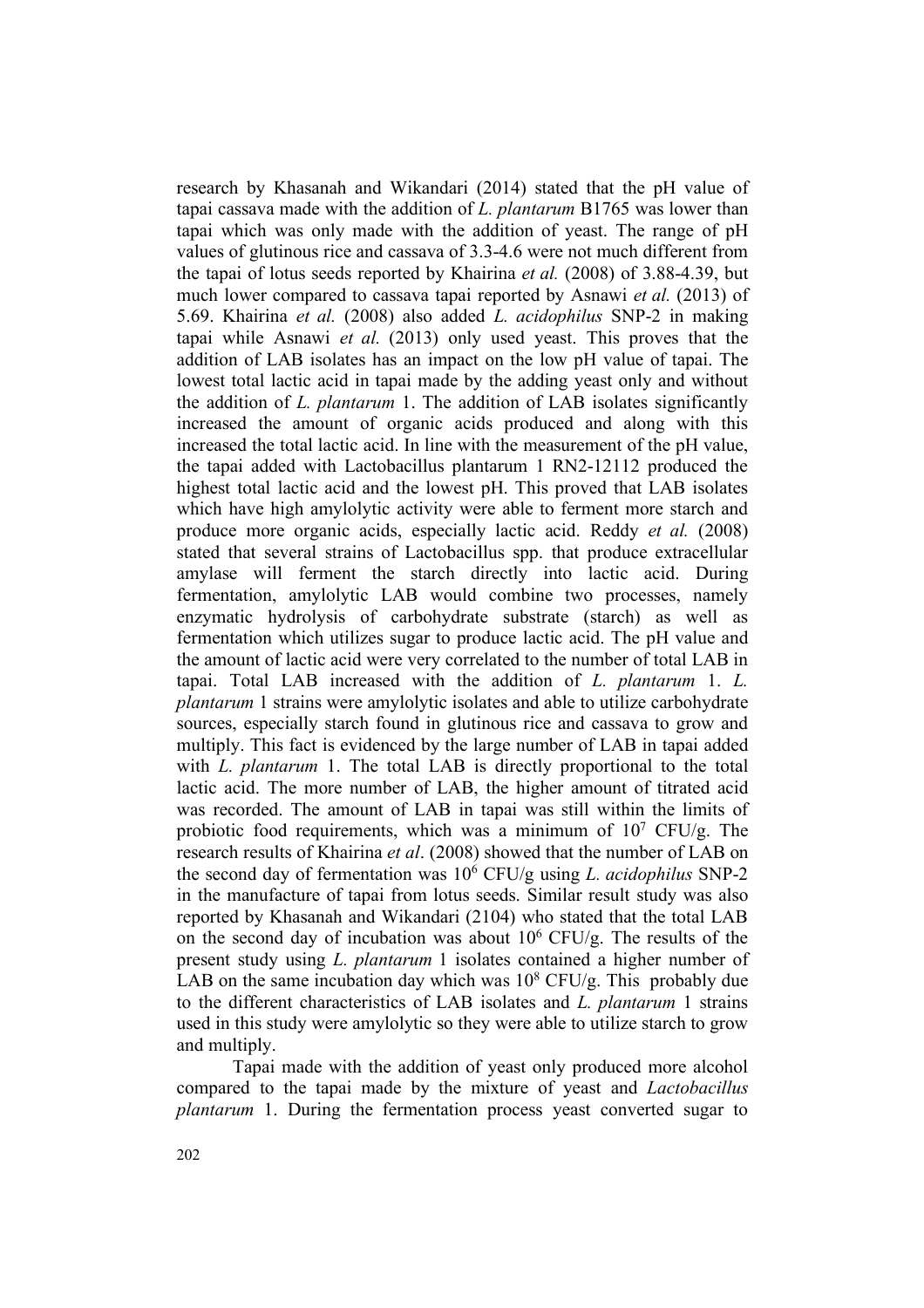alcohol, while lactic acid bacteria predominantly fermented sugar into organic acids, especially lactic acid. This would have an impact on the final fermentation product, tapai that was only given yeast produced more alcohol and the tapai with addition of *L. plantarum* 1 isolates produced more acid. The research finding by Khasanah and Wikandari (2014) showed that alcohol content in tapai inoculated with yeast and *L. plantarum* B1765 was lower than tapai fermented with yeast only. Under anaerobes conditions, yeast hydrolyzed sugar to pyruvic acid and then pyruvic acid be converted to acid, and, acetaldehyde be converted to ethanol by dehydrogenase produced by yeast. The amount of ethanol produced also depend on the incubation period. The length of the incubation period increased the amount of alcohol. The research finding of Hasanah *et al.* (2012) stated that the alcohol content of cassava tapai increased with the incubation period. Alcohol content was directly proportional to the total yeast in tapai. The more the amount of yeast, the alcohol content will increases. Saono (1982) stated that enzymes that can convert glucose to alcohol and carbon dioxide are complex enzymes called zimase which is produced by *Sacharomyces cerevisiae*. The alcohol content in the white glutinous rice tapai was higher than cassava tapai. This proved that microbes used in fermentation are more effective in utilizing carbon contained on glutinous rice. These findings were similar to the result study reported by Berlian *et al.* (2016) that sticky rice tapai contained higher alcohol than cassava tapai with values of 0.58 and 0.41% respectively. The level of alcohol was closely related to the number of yeast in tapai. The highest total yeast was found in tapai that was added yeast only as starter. The microbes were also found in leavening agent besides *Sacccharomyces cerevisiae* and this leavening agent play a major role in converting carbohydrates into alcohol. Leavening agent containing yeast and other microbes as well as LAB played a mutualism symbiosis in utilizing carbon sources contained in the substrate. In the first stage, the amylolytic LAB will break down the starch into simple sugars and then converted lactic acid, while *S. cerevisiae* converted to alcohol. The total yeast in this study ranged from  $10<sup>7</sup>$  to  $10<sup>8</sup>$  CFU/g; the count were higher than that reported by Khairina *et al.* (2008) which were  $10^5$  CFU/g. The difference in total yeast is likely caused by different substrates. Khairina *et al.* (2008) used lotus seeds as a substrate while in this study using glutinous rice and cassava which contained more starch than lotus seeds. This starch is contained in glutinous rice and cassava which is the source of carbon for yeast to grow and multiply. Sensory evaluation showed that panelists preferred tapai of cassava and glutinous rice added with *L. plantarum* 1 strains compared to tapai made by the addition of yeast only, both in terms of color, aroma, texture, and taste. Tapai made with the addition of *L. plantarum* 1 isolates had a yellowish white color while tapai made with the addition of yeast alone was white. However panelists preferred yellowish white colour for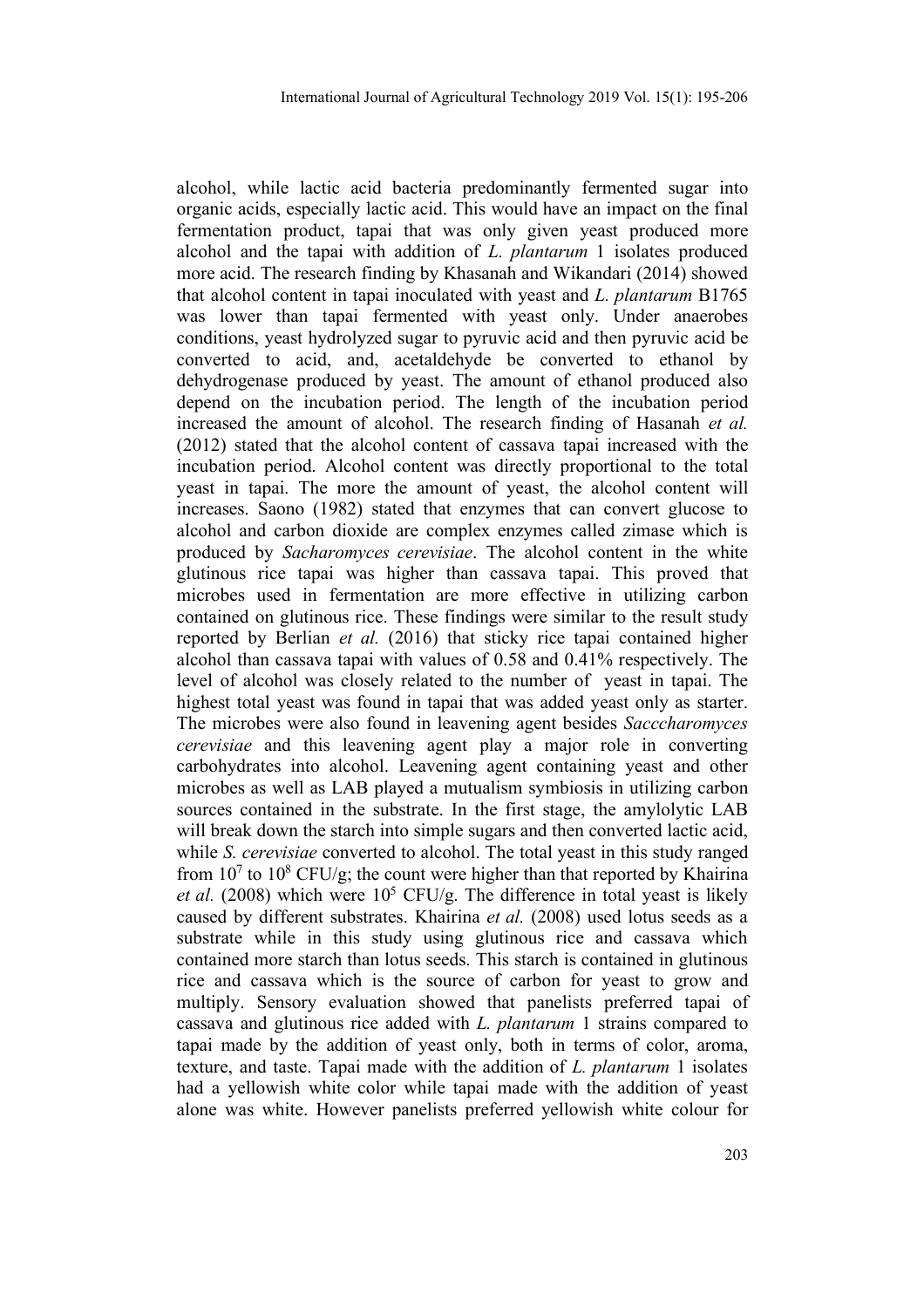cassava tapai. Whereas glutinous tapai made with the addition of *L. plantarum* 1 isolates had almost the same colour with cassava tapai which was yellowish white and was favored by panelists. Tapai made with the addition of yeast alone had a stronger alcoholic aroma when compared to tapai that was added with *L. plantarum* 1 isolates. Stronger aroma of alcohol caused panelists to dislike this tapai. Tapai made with the addition of *L. plantarum* 1 strains had an acidic aroma mixed with alcohol. Acidic aroma was more dominantly produced by LAB, while the aroma of alcohol was produced by yeast. The panelists preferred tapai with sour aroma and a little aroma of alcohol. Tapai made with the addition of *L. plantarum* 1 strains had a slightly different taste from tapai which was only made with the addition of yeast. Tapai made with addition of LAB tasted sweet and sour, while tapai made from the addition of yeast only had a more dominant sweet taste. The tapai added with *L. plantarum* 1 RN2-12112 had a stronger acidic taste than the tapai added with *L. plantarum* 1 RN2-53 and *L. plantarum* 1 RN1-23121. This was related to the amylolytic ability of the LAB isolates. Yusmarini *et al*. (2017) research result showed that *L. plantarum* 1 RN2-12112 had greater amylolytic activity than *L. plantarum* 1 RN2-53 and *L. plantarum* 1 RN1-23121. Isolate *L. plantarum* 1 RN2-53 had an amylolytic activity greater than and *L. plantarum* 1 RN1-23121. Amylolytic activity is important in the fermentation process of starch into organic acids. The stronger the amylolytic activity, the more starch would be changed to organic acids so that it produced tapai which was more acidic. Tapai made with the addition of yeast alone has a harsher texture compared to tapai added with *L. plantarum* 1 isolates. This is related to the ability of *L. plantarum* 1 in metabolizing starch so that the more metabolized starch, the softer the tapai was produced. Asnawi *et al*. (2013) stated that the longer the fermentation time, the softer the tapai produced. The difference in cassava tapai hardness was significant after fermentation for 24 hours.

It is concluded that Tapai made from glutinous rice and cassava supplemented with yeast and *L. plantarum* 1 isolates were slightly different from glutinous rice tapai and cassava which added with yeast only. The result shows that tapai had a lower pH and alcohol content with sweet and sour taste, scent of alcohol, with a softer texture and preferred by panelists. Overall tapai supplemented by *L. plantarum* 1 were favored by panelists but tapai supplemented with *L. plantarum* 1 RN2-53 was more preferred than tapai supplemented by *L. plantarum* 1 RN2- 12112 and *L. plantarum* 1 RN1-23121 in terms of colour, aroma, taste and texture. The amount of lactic acid bacteria found in tapai added with *L. plantarum* 1 had met the criteria for functional food which must contain at least  $10^8$  CFU/g of probiotic.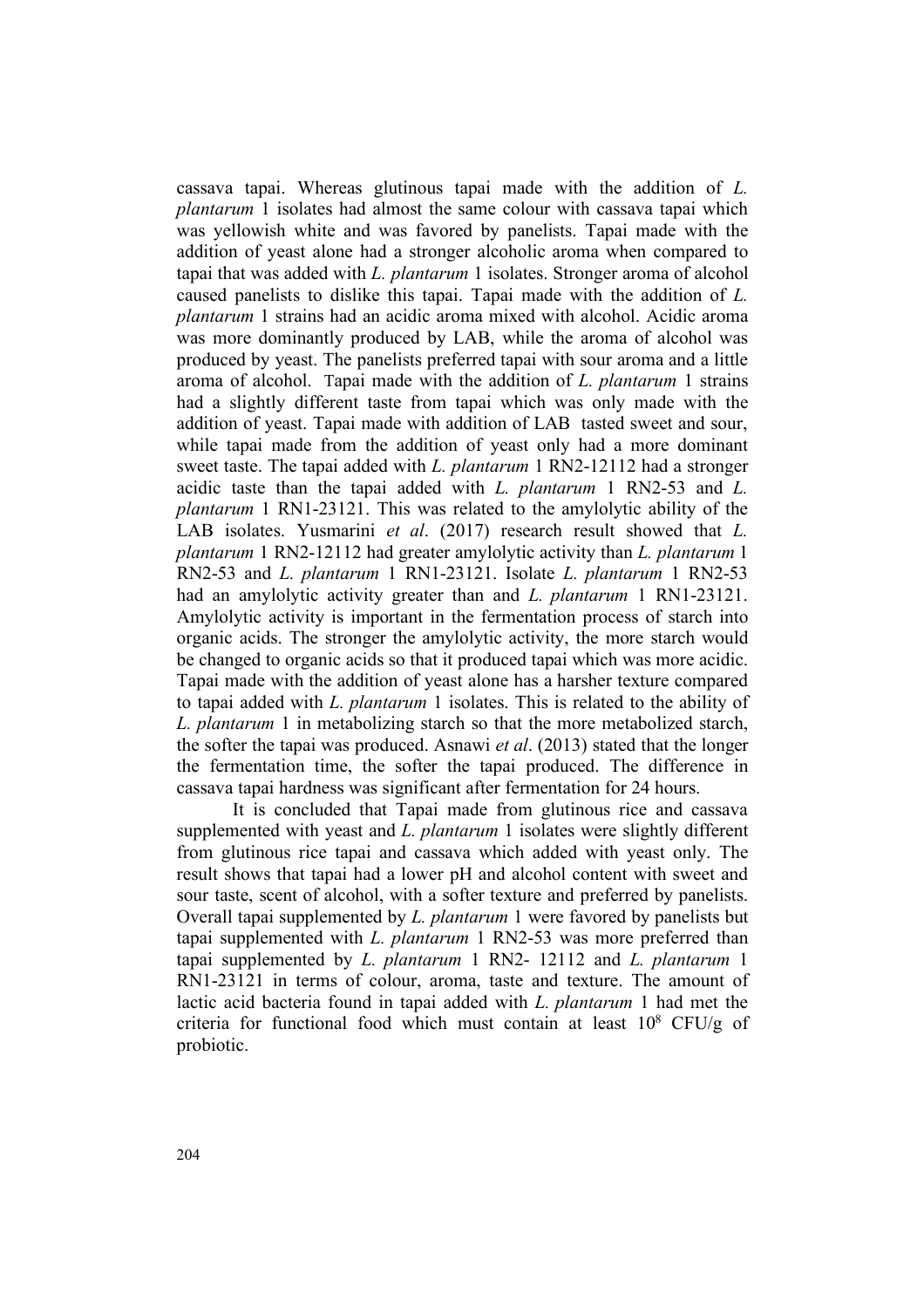#### **Acknowledgement**

We thank to the Institute of Research and Community Service of University of Riau for financial support in the form of 2018 Research Grants.

#### **References**

- Asnawi, M., Sumarlan, S. H. and dan Hermanto, M. B. (2013). Characteristics of cassava tape (*Manihot utilissima*) through the ripening process with the use of a temperature controller. Jurnal Bioproses Komoditas Tropis. 1:56-66.
- Berlian, Z., Aini, F. and dan Ulandari, R. (2016). Evaluation of the alcohol content of white sticky rice and cassava through fermentation with different yeast doses. Jurnal Biota. 2:106-111.
- Fardiaz, S. (1992). Food Microbiology. P.T. Gramedia. Pustaka Utama. Jakarta.
- Gultom, G. M. (2017). Microorganism and chemical composition of cassava tapai and glutinous tapai produced in the Bogor Region. (Thesis). Bogor Agricultural University. Bogor.
- Hasanah, H., Jannah, A. and dan Fasya. A. G. (2012). Effect of fermentation time on alcoholic content of cassava tapai (*Manihot utilissima* Pohl). Alchemy. 2:68-79.
- Khairina, R., Khotimah, I. K. and dan Rahayu, E. S. (2008). Supplementation of *Lactobacillus acidiphilus* SNP-2 on making lotus seed tapai ((*Nhymphaea pubescen*  Wild*).* Agritech. 28:186-191.
- Khasanah, N. and dan Wikandari, P. R. (2014). Effect of fermentation time and addition of lactic acid bacteria *Lactobacillus plantarum* b1765 on the quality of cassava tapai product. UNESA Journal of Chemistry. 3:78-84.
- Lestari L. A., Harmayani, E. and dan Marsono, Y. (2004). The hypocholesterolemic effect of yogurt supplemented with indegenous probiotic in Sprague Dawley rat. Agrosains. 17:51-64.
- Liong, M. T. and Shah, N. P. (2005). Acid and bile tolerance and cholestrol removal ability of Lactobacilli strains. Journal of Dairy Science. 88:55-66.
- Pereira. D. I. A. and Gibson, G. R. (2002). Cholesterol assmilation by lactic acid bacteria and *Bifidobacteria* isolated from the human gut. Applied and Environmental Microbiology. 68:4689-4693.
- Purwandhani, S. N., Rahayu, E. S. and dan. Suladra, M. (2008). Effectiveness of supplementation of probiotic agents *Lactobacillus acidophilus* SNP-2 on making sticky rice tapai and brem. Agritech. 28:180-185.
- Reddy, N. S., Nammagadda, A., Rao,K. R. S. and dan Sambusiva. (2003). An Overview of the microbilogy α-amilase family. African Journal Biotechnology. 2:645-648.
- Reddy, G., Altaf, M. D., Naveena, B. J., Venkateshwar, M. and Kumar, E. V. (2008). Amylolytic bacterial lactic acid fermentation, a review. Biotechnology Advances. 26:22-34.
- Saono, J. K. D. (1982). Yeast Microflora: Its Composition and Source of Industrial Yeast. *Proceedings of Technical Seminar. Published by The Indonesian Institute of Science (UPI),* Jakarta, Indonesia.
- Sudarmadji, S., Haryono, B. and Suhardi (1997). Analysis Procedures for Food and Agricultural Materials. Liberty, Yogyakarta.
- Yusmarini, Johan, V. S. and dan Rahmayuni. (2016). Characterization of the Properties of Lactic Acid Bacteria Isolated from Sago Starch Processing Industry and Its Utilization Study in Producing Functional Foods. Fundamental Grant Research Final Report.